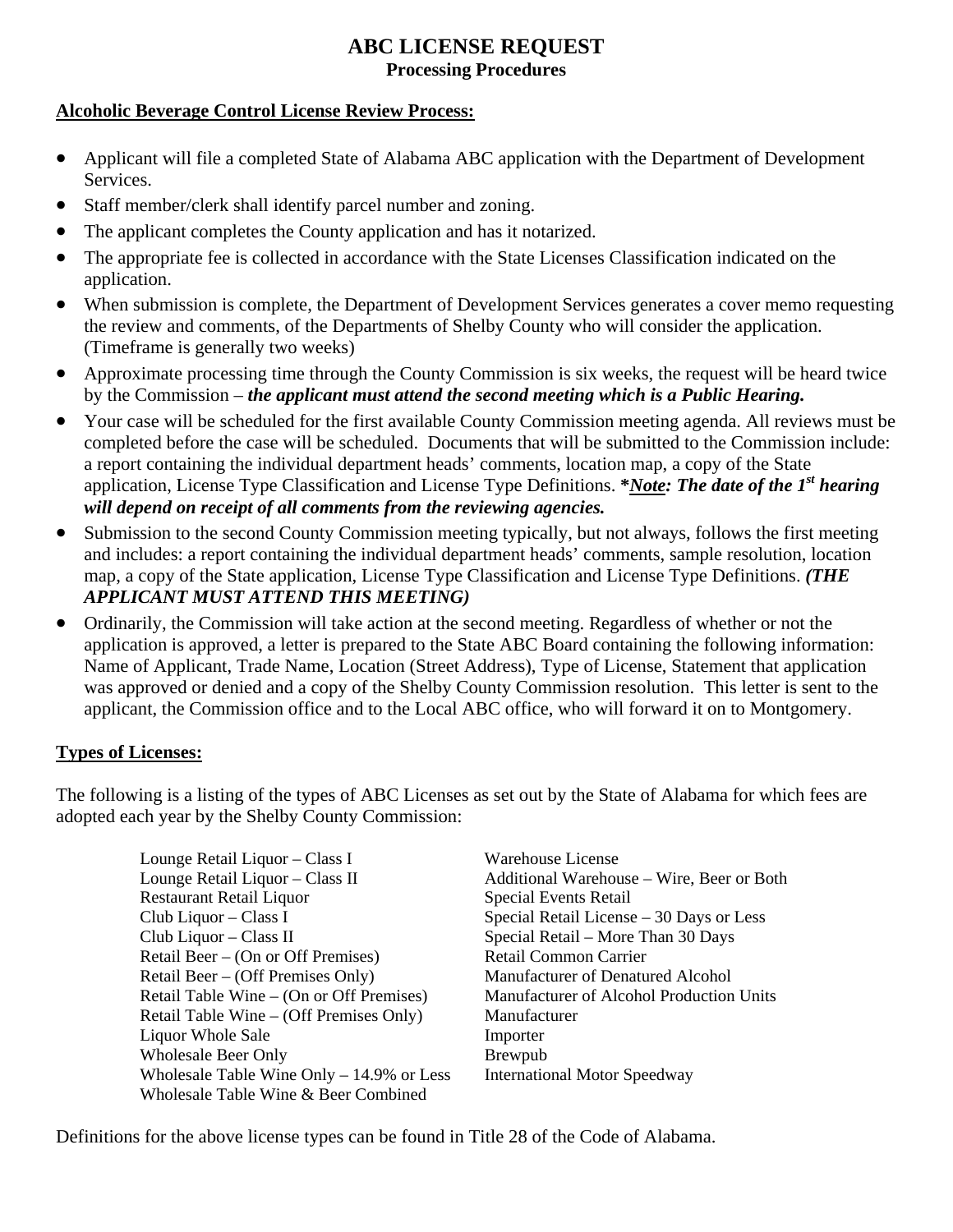#### **ABC LICENSE APPLICATION SHELBY COUNTY DEPARTMENT OF DEVELOPMENT SERVICES**

*1123 County Services Drive, Pelham, AL 35124 (205) 620-6650/FAX (205) 620-6630* 

|                                                                                                                                                                                                                                                                                                                   |                                                                                                                      |                  | PROPERTY INFORMATION                                              |                    |                     |  |  |
|-------------------------------------------------------------------------------------------------------------------------------------------------------------------------------------------------------------------------------------------------------------------------------------------------------------------|----------------------------------------------------------------------------------------------------------------------|------------------|-------------------------------------------------------------------|--------------------|---------------------|--|--|
|                                                                                                                                                                                                                                                                                                                   |                                                                                                                      |                  |                                                                   |                    |                     |  |  |
|                                                                                                                                                                                                                                                                                                                   |                                                                                                                      |                  |                                                                   |                    |                     |  |  |
|                                                                                                                                                                                                                                                                                                                   |                                                                                                                      |                  |                                                                   |                    |                     |  |  |
|                                                                                                                                                                                                                                                                                                                   |                                                                                                                      |                  |                                                                   |                    |                     |  |  |
|                                                                                                                                                                                                                                                                                                                   |                                                                                                                      |                  |                                                                   |                    |                     |  |  |
|                                                                                                                                                                                                                                                                                                                   | Received By: Reviewed By: Received By: Received By: Received By: Received By: Received By: Received By: Received By: |                  |                                                                   |                    |                     |  |  |
| <b>CONTACT INFORMATION</b>                                                                                                                                                                                                                                                                                        |                                                                                                                      |                  |                                                                   |                    |                     |  |  |
|                                                                                                                                                                                                                                                                                                                   |                                                                                                                      |                  |                                                                   |                    |                     |  |  |
|                                                                                                                                                                                                                                                                                                                   |                                                                                                                      |                  |                                                                   |                    |                     |  |  |
|                                                                                                                                                                                                                                                                                                                   |                                                                                                                      |                  |                                                                   |                    |                     |  |  |
| <b>Street</b>                                                                                                                                                                                                                                                                                                     |                                                                                                                      |                  | City                                                              | State              | Zip                 |  |  |
|                                                                                                                                                                                                                                                                                                                   |                                                                                                                      | <b>SITE DATA</b> |                                                                   |                    |                     |  |  |
| Describe the Principal Primary Function and Incidental Function of the site not indicated above:<br>Live Entertainment $\Box$ Yes $\Box$ No Outdoor Music $\Box$ Yes $\Box$ No Dancing $\Box$ Yes $\Box$ No (If Yes, Explain Below)                                                                               |                                                                                                                      |                  |                                                                   |                    |                     |  |  |
|                                                                                                                                                                                                                                                                                                                   | <b>Type of Establishment (check one):</b> $\Box$ Restaurant $\Box$ Lodging                                           |                  | $\Box$ Dinner Theater                                             | $\Box$ Public Club | $\Box$ Private Club |  |  |
| $\Box$ Retail                                                                                                                                                                                                                                                                                                     | $\Box$ Athletic and/or Sports Facility                                                                               | $\Box$ Bar       | $\Box$ Other, Explain: $\_\_\_\_\_\_\_\_\_\_\_\_\_\_\_\_\_\_\_\_$ |                    |                     |  |  |
| <b>ACKNOWLEDGEMENT</b>                                                                                                                                                                                                                                                                                            |                                                                                                                      |                  |                                                                   |                    |                     |  |  |
| I, the undersigned applicant, do hereby certify and declare that the foregoing application was prepared by me and, to the best of my<br>knowledge, reflects the true accurate facts pertaining to the information hereinbefore requested.                                                                         |                                                                                                                      |                  |                                                                   |                    |                     |  |  |
| I, the undersigned applicant, understand that any false or misleading information contained within, or presented in connection with<br>this application may be cause for denial of and/or subsequent revocation of the issued license.                                                                            |                                                                                                                      |                  |                                                                   |                    |                     |  |  |
| The undersigned, being duly sworn, deposes and says that he is the person who executed this application; that the statements herein<br>contained are true in every respect; that he has not suppressed any information that might affect this application; and that he has read<br>and understands his affidavit. |                                                                                                                      |                  |                                                                   |                    |                     |  |  |
|                                                                                                                                                                                                                                                                                                                   |                                                                                                                      |                  |                                                                   |                    | COUNTY OF           |  |  |
| Signature of Applicant                                                                                                                                                                                                                                                                                            |                                                                                                                      |                  |                                                                   |                    |                     |  |  |
| <b>SEAL</b>                                                                                                                                                                                                                                                                                                       |                                                                                                                      |                  |                                                                   |                    |                     |  |  |
|                                                                                                                                                                                                                                                                                                                   | Notary                                                                                                               |                  | My Commission Expires                                             |                    |                     |  |  |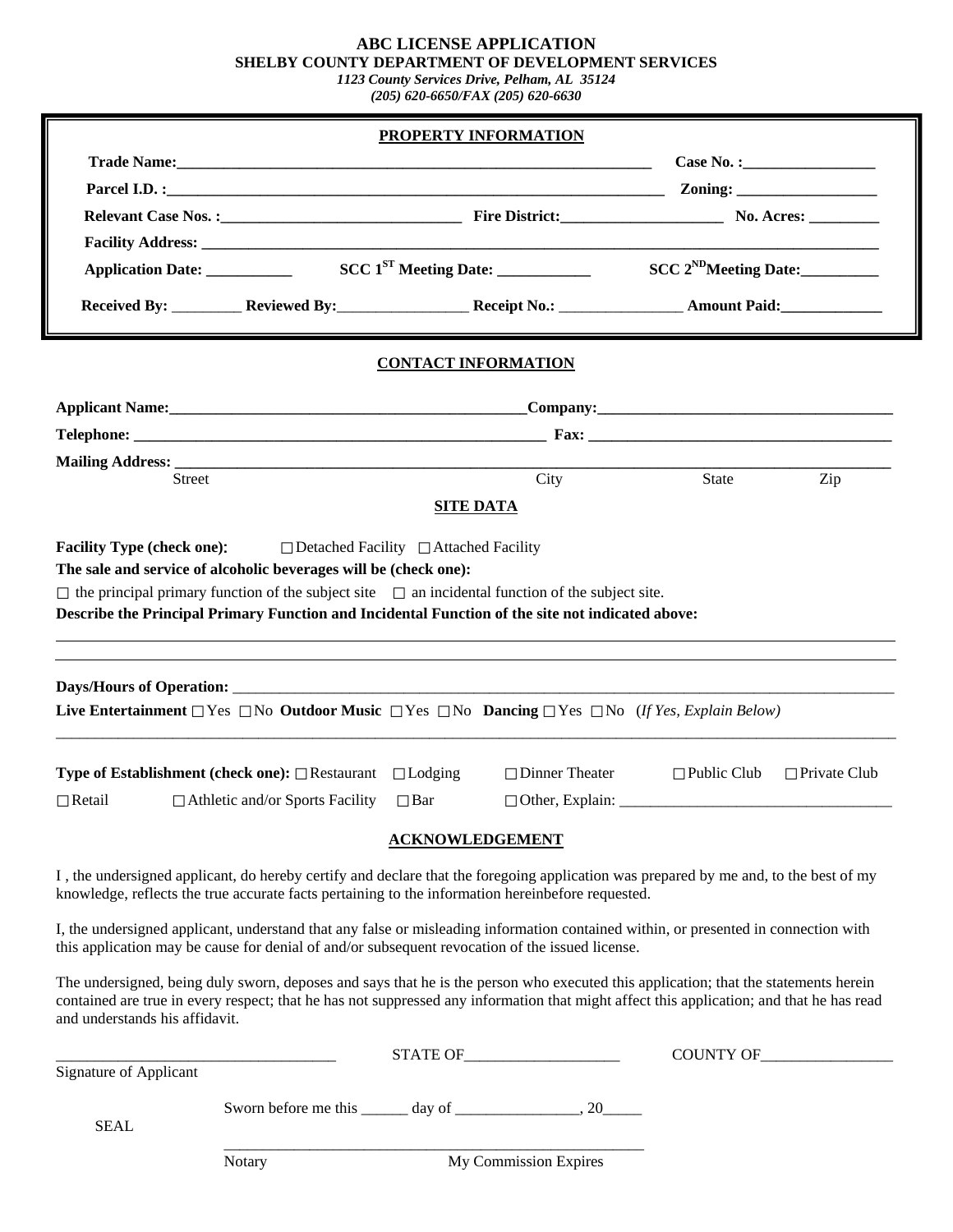| <b>2006 ABC Submission Schedule</b>                 |                        |                                                |                                            |  |  |  |
|-----------------------------------------------------|------------------------|------------------------------------------------|--------------------------------------------|--|--|--|
| County<br><b>Commission</b><br><b>Meeting Dates</b> | <b>Meeting</b><br>Time | <b>CC Submission</b><br>Deadline $\star \star$ | <b>ABC</b> Application<br>Deadline $\star$ |  |  |  |
| <b>January 9, 2006</b>                              | $8:30$ a.m.            | January 3, 2006                                | <b>December 21, 2005</b>                   |  |  |  |
| January 23, 2006                                    | $6:00$ p.m.            | January 17, 2006                               | <u>January 4, 2006</u>                     |  |  |  |
| February 13, 2006                                   | 8:30 a.m.              | February 6, 2006                               | <u>January 18, 2006</u>                    |  |  |  |
| February 27, 2006                                   | $6:00$ p.m.            | February 20, 2006                              | <u>February 8, 2006</u>                    |  |  |  |
| March 13, 2006                                      | 8:30 a.m.              | <u>March 6, 2006</u>                           | <u>February 22, 2006</u>                   |  |  |  |
| March 27, 2006                                      | 6:00 p.m.              | March 20, 2006                                 | <b>March 8, 2006</b>                       |  |  |  |
| April 10, 2006                                      | <u>8:30 a.m.</u>       | April 3, 2006                                  | <b>March 22, 2006</b>                      |  |  |  |
| <u>April 24, 2006</u>                               | $6:00$ p.m.            | April 17, 2006                                 | April 5, 2006                              |  |  |  |
| May 8, 2006                                         | 8:30 a.m.              | May 1, 2006                                    | <b>April 19, 2006</b>                      |  |  |  |
| May 22, 2006                                        | $6:00$ p.m.            | May 15, 2006                                   | <b>May 3, 2006</b>                         |  |  |  |
| June 12, 2006                                       | 8:30 a.m.              | June 5, 2006                                   | <b>May 17, 2006</b>                        |  |  |  |
| June 26, 2006                                       | $6:00$ p.m.            | June 19, 2006                                  | <u><b>June 7, 2006</b></u>                 |  |  |  |
| July 10, 2006                                       | <u>8:30 a.m.</u>       | July 3, 2006                                   | <u>June 21, 2006</u>                       |  |  |  |
| July 24, 2006                                       | $6:00$ p.m.            | July 17, 2006                                  | <b>July 5, 2006</b>                        |  |  |  |
| <u>August 14, 2006</u>                              | <u>8:30 a.m.</u>       | <b>August 7, 2006</b>                          | <u><b>July 19, 2006</b></u>                |  |  |  |
| <u>August 28, 2006</u>                              | 6:00 p.m.              | <u>August 21, 2006</u>                         | <b>August 2, 2006</b>                      |  |  |  |
| <u>September 11, 2006</u>                           | $8:30$ a.m.            | September 5, 2006                              | <u>August 16, 2006</u>                     |  |  |  |
| September 25, 2006                                  | $6:00$ p.m.            | September 18, 2006                             | September 6, 2006                          |  |  |  |
| October 9, 2006                                     | $8:30$ a.m.            | October 2, 2006                                | <b>September 20, 2006</b>                  |  |  |  |
| October 23, 2006                                    | $6:00$ p.m.            | October 16, 2006                               | <b>October 4, 2006</b>                     |  |  |  |
| November 13, 2006                                   | $8:30$ a.m.            | November 6, 2006                               | <u>October 18, 2006</u>                    |  |  |  |
| November 27, 2006                                   | $6:00$ p.m.            | November 20, 2006                              | <b>November 8, 2006</b>                    |  |  |  |
| December 11, 2006                                   | $8:30$ a.m.            | December 4, 2006                               | <b>November 22, 2006</b>                   |  |  |  |
| December 26, 2006                                   | $6:00$ p.m.            | December 18, 2006                              | <b>December 6, 2006</b>                    |  |  |  |

*The date of the 1st hearing will depend on comment receipt from all commenting authorities.* 

- *A complete application, applicable fees and all necessary information must be submitted to the Department of Development Services by 4:00 pm, Wednesday.*
- *Agenda Items must be submitted to the County Commission office by 4:30 pm.*